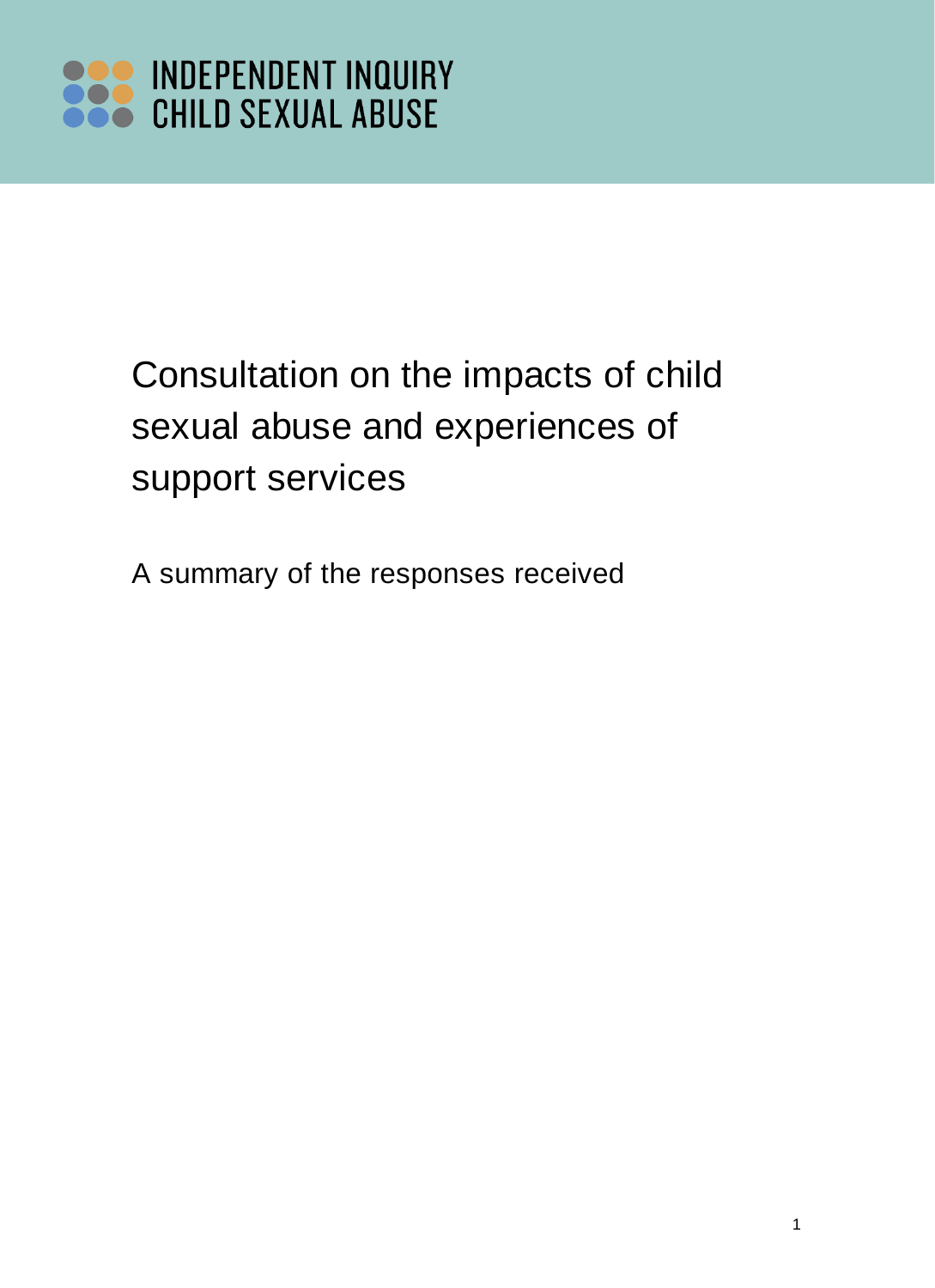### 1.Introduction

The Inquiry wanted to understand how effectively existing support service provisions met the needs of people who have experienced or been affected by child sexual abuse (CSA), and the ways in which they can be improved. Support services included those that provide care, treatment, counselling, therapy, advocacy and support.

We invited victims and survivors to participate in an online consultation on our website and also held discussion groups with our Victims and Survivors Forum. The majority of respondents identified as victims and survivors, with some identifying as family members or carers of victims and survivors.

This report gives a summary of the responses to the online consultation and discussion groups and is presented in three sections:

- the impacts of child sexual abuse;
- experiences of support services; and
- suggestions for improvements.

The background to the consultation and the methodology used for reviewing responses is included as an annex to this document.

The Inquiry would like to thank all of those who took part in the consultation for sharing their views. This summary gives an overview of the views and concerns raised by those who took part, but will not be representative of all victims and survivors of child sexual abuse. It is important to note that the Inquiry does not attribute more importance or significance to the particular issues that are included in this summary.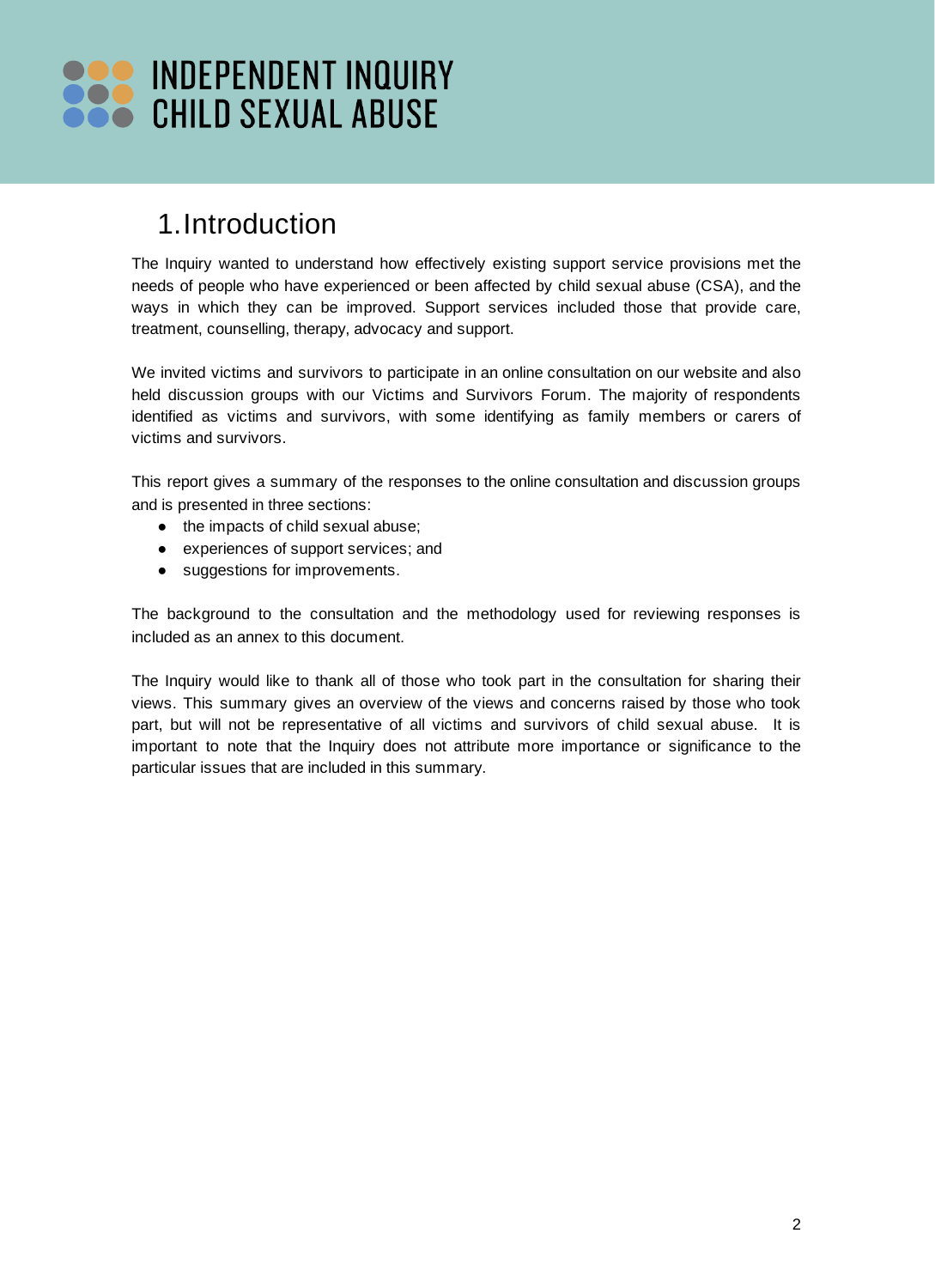### 2. Summary of responses

### 2.1 Impacts of child sexual abuse

Respondents spoke of a range of ways in which the abuse they suffered has impacted on them. Whilst some effects were in the immediate aftermath of the abuse, the overwhelming majority spoke of how it has impacted them throughout their lives and over several decades. While many spoke of negative ways in which they had been affected by abuse, many also spoke about recovery and healing.

### **Impact on interpersonal relationships**

A large number of respondents raised the impact the abuse they suffered had on their interpersonal relationships, in particular difficulties with trust and intimacy. Respondents spoke of difficulties maintaining friendships because they felt unable to trust or confide in people. Difficulties in romantic relations were often attributed to a lack of trust but also to being submissive or changing partners frequently due to lack of confidence or self esteem. Sexual relations were also difficult for some respondents due to flashbacks of abuse and difficulties with intimacy. They also raised the impact abuse has had on them as parents, for instance being overprotective. Others commented on how the abuse has made them feel isolated as they felt different or did not like being around groups of people. Isolation was also raised by some as the result of cutting ties with families.

Others stressed the support gained through relationships with either friends or partners. Whilst some spoke of testing times within these relationships, they spoke of the care and patience of their partners.

### **Impact on physical health**

Respondents noted that the abuse they suffered had resulted in a range of physical health issues. These included long standing injuries and scarring, and chronic pain. They spoke of stomach and bowel problems and some spoke of having to undergo surgery to repair physical damage caused by abuse. Some respondents mentioned the impact on their weight through eating disorders and overeating which has led to other health issues. Other physical health impacts that respondents highlighted included pregnancy as a result of abuse, sexually transmitted infections and ensuing fertility issues.

### **Impact on emotional well-being and mental health**

A range of consequences for respondents' mental and emotional wellbeing were raised. These included experiencing anxiety and fear, in particular fear of new people and relationships often as a result of a lack of trust. Many told us they had been diagnosed with one or more mental health conditions including depression, post-traumatic stress disorder, dissociative disorders including dissociative identity disorder, personality disorder, anxiety, self-harm and thoughts of suicide. Panic attacks, low self-confidence, obsessions, eating disorders, and difficulties with addiction and substance misuse were also reported.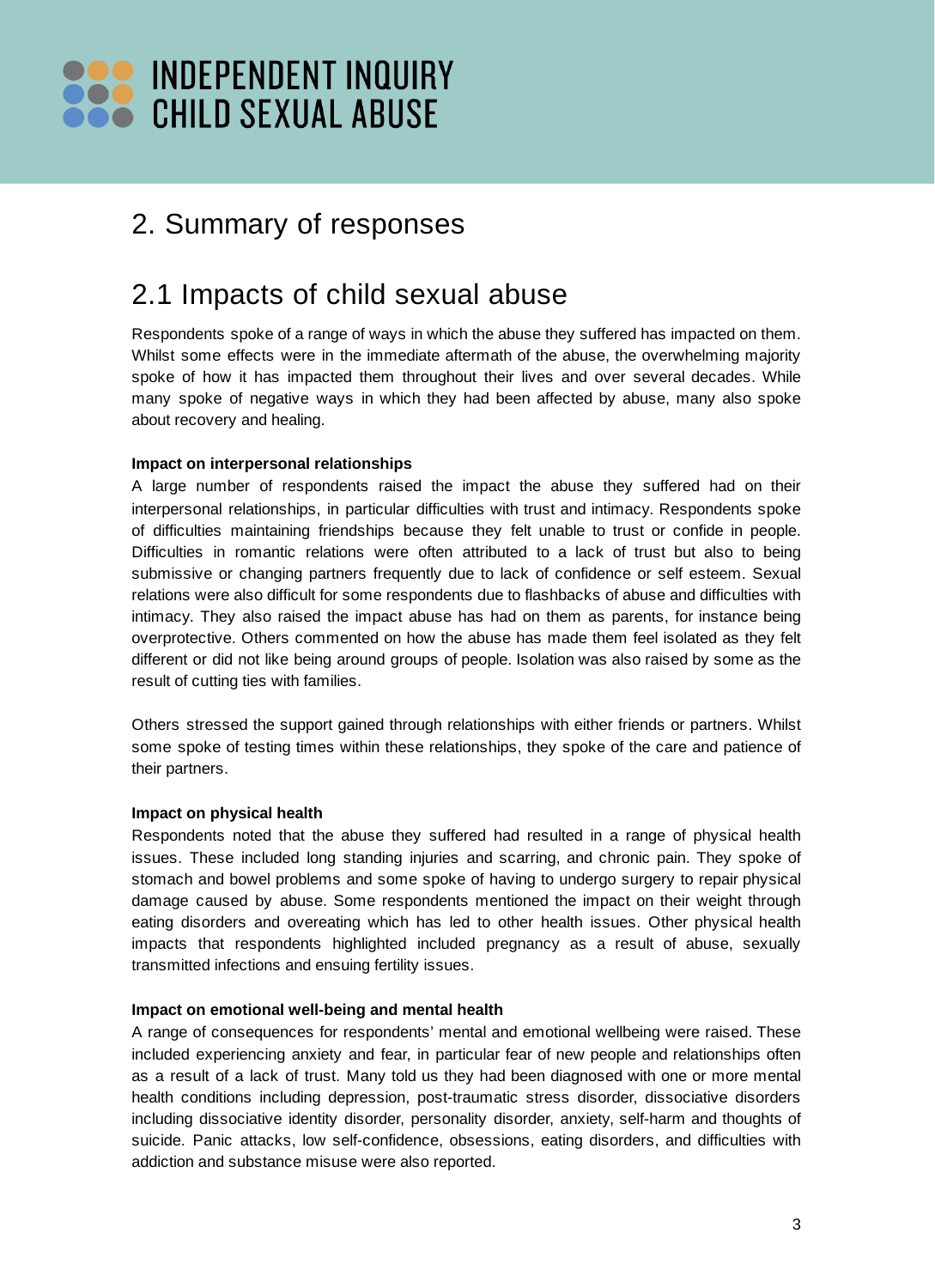#### **Impact on education and work**

Respondents mentioned how the sexual abuse they suffered has impacted on their educational attainment and how this, in turn, impacted on their careers through maintaining or succeeding in employment, and their financial situations.

Respondents spoke of difficulties at school at the time of the abuse and later. Some described being unable to concentrate in classes. Others skipped school or left altogether, all of which resulted in lower attainment levels. This had consequences later in life in obtaining employment and achieving financial stability. Others found education a focus and a way to concentrate on things other than the abuse and reported having done well in their studies.

A large number of respondents spoke of difficulties in either gaining or maintaining employment, including several respondents who had done well academically but who were unable to maintain this into employment. They spoke of preferring to work alone, or lacking trust of those in authority, as a result of the abuse they suffered which then impacted on building relationships at work and their ability to succeed.

Some spoke of not being able to work at all due to their mental health difficulties. Others spoke of the impact of having to take time off work due to their mental health conditions, with some employers being supportive, but others struggling to disclose the reasons for time off or gaps in their careers. Many spoke of having to avoid stressful situations which could trigger flashbacks or deterioration in their mental health as barriers to career progression. Others struggled with confidence and lack of self esteem which meant they held back in their careers, not going for promotion because they felt unworthy or lacked the confidence.

Some respondents spoke of be driven in their careers and even over-working, either to focus their attention elsewhere, or to provide the stability and security they did not feel as a child. Some spoke of working hard to prove their worth having felt this had been taken from them as a result of the abuse.

Difficulties with employment then impacted on respondents' financial situations with many mentioning they were in receipt of benefits due to an inability to work. Others spoke of difficulties with finances due to poor decision making, some gave examples of getting into debt due to spending on themselves to feel better. Many respondents spoke of moving house and jobs many times.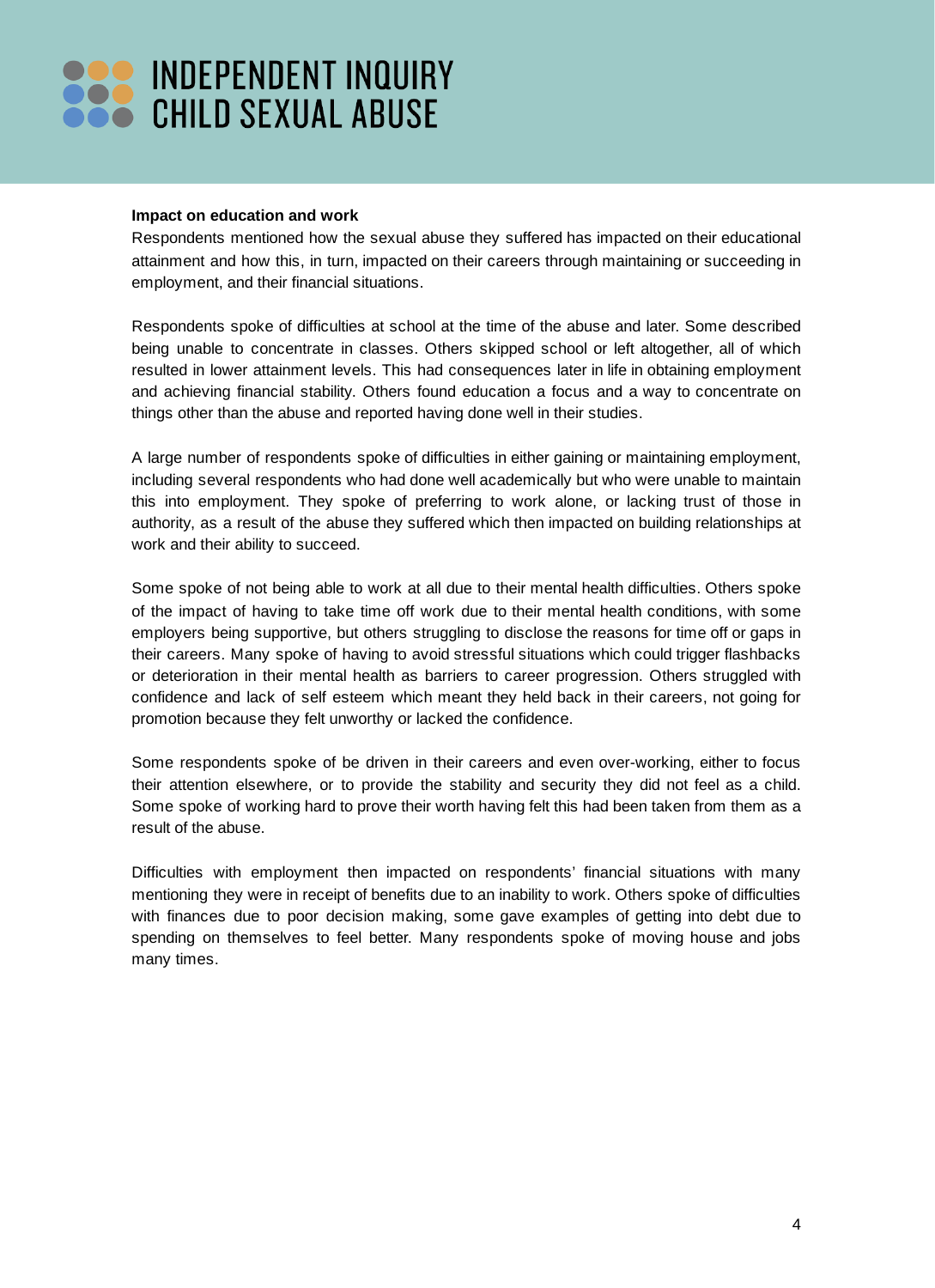### 2.2 Experiences of support services

Respondents spoke of their experiences of different services and some discussed their effectiveness whilst others made suggestions for improvements. This section summarises these in turn.

The support landscape is varied and has changed over time. Respondents spoke of different types of services, and service providers, and respondents had rarely accessed only one type of support in their lives.

#### **Access to support**

The availability of provision was an area many respondents discussed. Delays in accessing support due to long waiting lists was the most common theme raised. Another barrier to accessing services was the lack of available services locally. Some respondents spoke of how the abuse they suffered had led to anxiety and difficulties with large crowds, therefore to travel in some cases over 200 miles to access support was particularly difficult for them. Lack of information about where to go and who to approach was also highlighted as a barrier to accessing support. Others spoke of the rigid thresholds for accessing services, either through diagnosis or age as a barrier to accessing the right services. Respondents often linked the unavailability of services to a lack of funding.

Some respondents spoke of their fortune to be able to pay for support themselves given the lack of publicly available support, however, many spoke of their resentment for having to do so. One respondent highlighted the perceived injustice in having to pay for being the victim of a crime when discussing the amount of money they had spent accessing private support to enable them to function in a productive and healthy way.

### **Getting the right support**

For respondents it was also important to be able to access the right kind of support. For some this came through trial and error finding the right counsellor, or other form of support. A large number spoke of their frustrations with the standard service model from the NHS. Respondents to the survey often commented on the lack of specialist provision for victims and survivors within the NHS, and raised issues with being referred to generic services. Within the NHS it was also noted that there was no choice as to which type of therapy people get and that 'you get what you're given'. The view held by a large number of respondents was that the NHS needed more funding to provide a range of different types of support tailored to the individual needs of victims and survivors of abuse.

A running theme raised by many was the time limits on standard provision from the NHS. Respondents spoke of needing time to build trust with staff to effectively engage with support which was often hindered by the time limits on provision. One respondent said that by the time they had built up trust with their counsellor, the support had ended. Others stressed the need for long term rather than fixed term support, and the opportunities to re-engage at later stages of life, highlighting that effects of CSA are not short lived.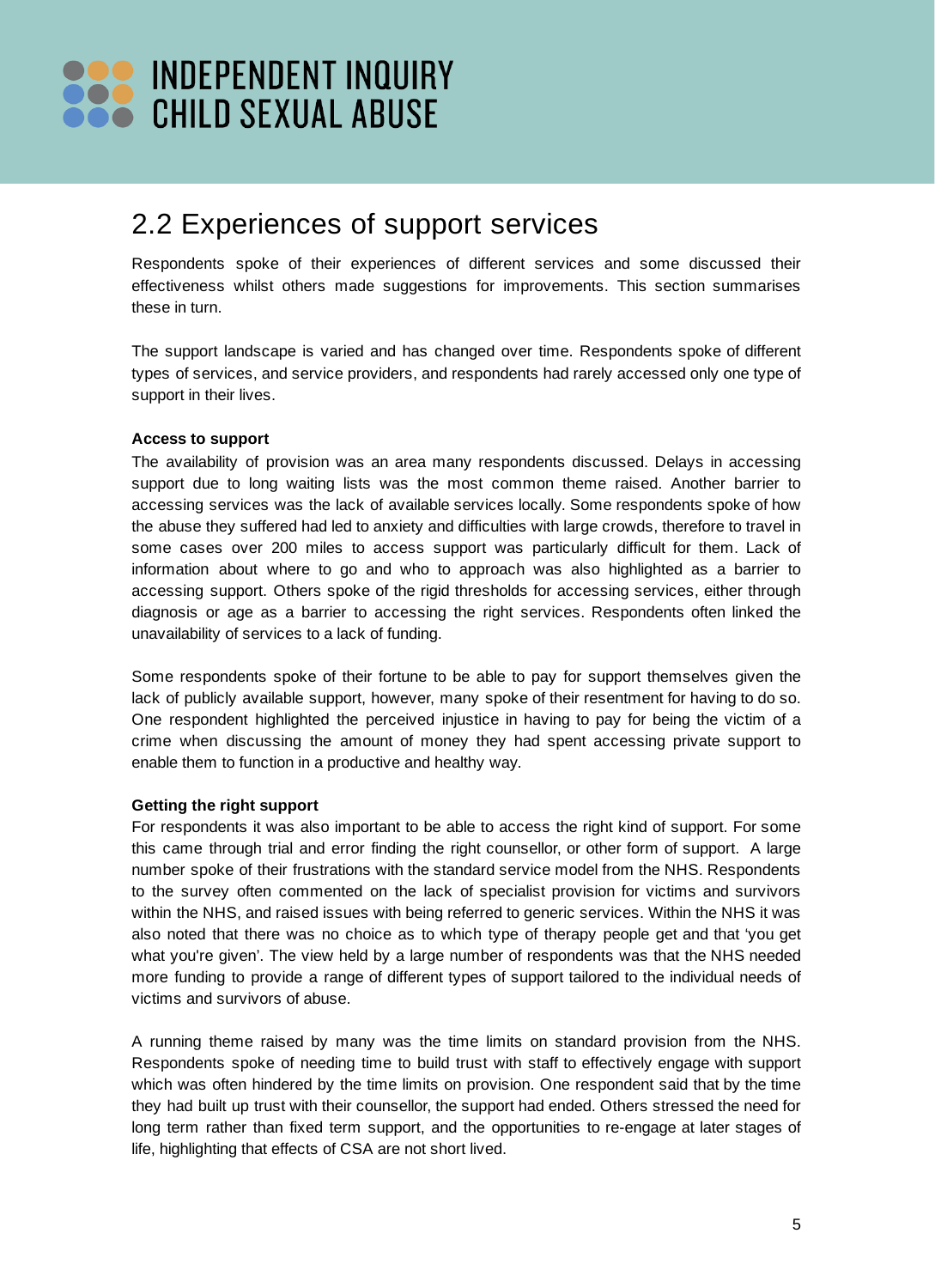Some respondents highlighted the need for a multi-agency, joined-up approach. This was important when accessing a new counsellor or linking different professionals involved in a person's care. The importance of a joined-up approach was specifically highlighted for children, to ensure that they did not have to navigate the different services and agencies themselves. This was also reflected in respondents' suggestions for support with other life skills and with general well being. Others spoke of how beneficial they had found peer support groups.

#### **Treatment**

Respondents spoke of the feeling of being believed as being key to experiences of support provision being positive. However, they asserted that being believed was not a given. Many respondents spoke of how they did not feel believed when accessing services, in particular as children. They spoke of accessing support services that focussed on other issues such as eating disorders but not the abuse they suffered and in some cases with no acknowledgement that abuse had taken place. For some being heard, sometimes for the first time after several failed engagements, was life changing.

It was highlighted that there needed to be consideration of the courage needed for victim and survivors to access support. Some people said that they felt ashamed and struggled to come forward to ask for help. Rather than relying on the victim's courage to disclose, it was suggested that more training to recognise the signs and after effects of abuse was necessary. This was especially so in childhood as many felt that they were exhibiting 'classic symptoms' that were never picked up on. Others stressed the importance of understanding amongst frontline staff to be supportive when a disclosure is made.

Several respondents stressed the importance of feeling safe and supported for support provision to be effective. Some specified that this could be in relation to the physical spaces and access, others spoke of the importance of understanding and compassionate staff. Continuity of staff was also raised as vital to building trust and therefore the ability to engage and for support to be effective. However, as continuity was not always the case, the negative impacts of this were highlighted by some.

Furthermore, several people informed us that they were given inappropriate 'advice' from members of the NHS, including to 'pull their socks up'. Respondents made recommendations that all NHS staff needed a better understanding of child sexual abuse and the issues facing those trying to access support.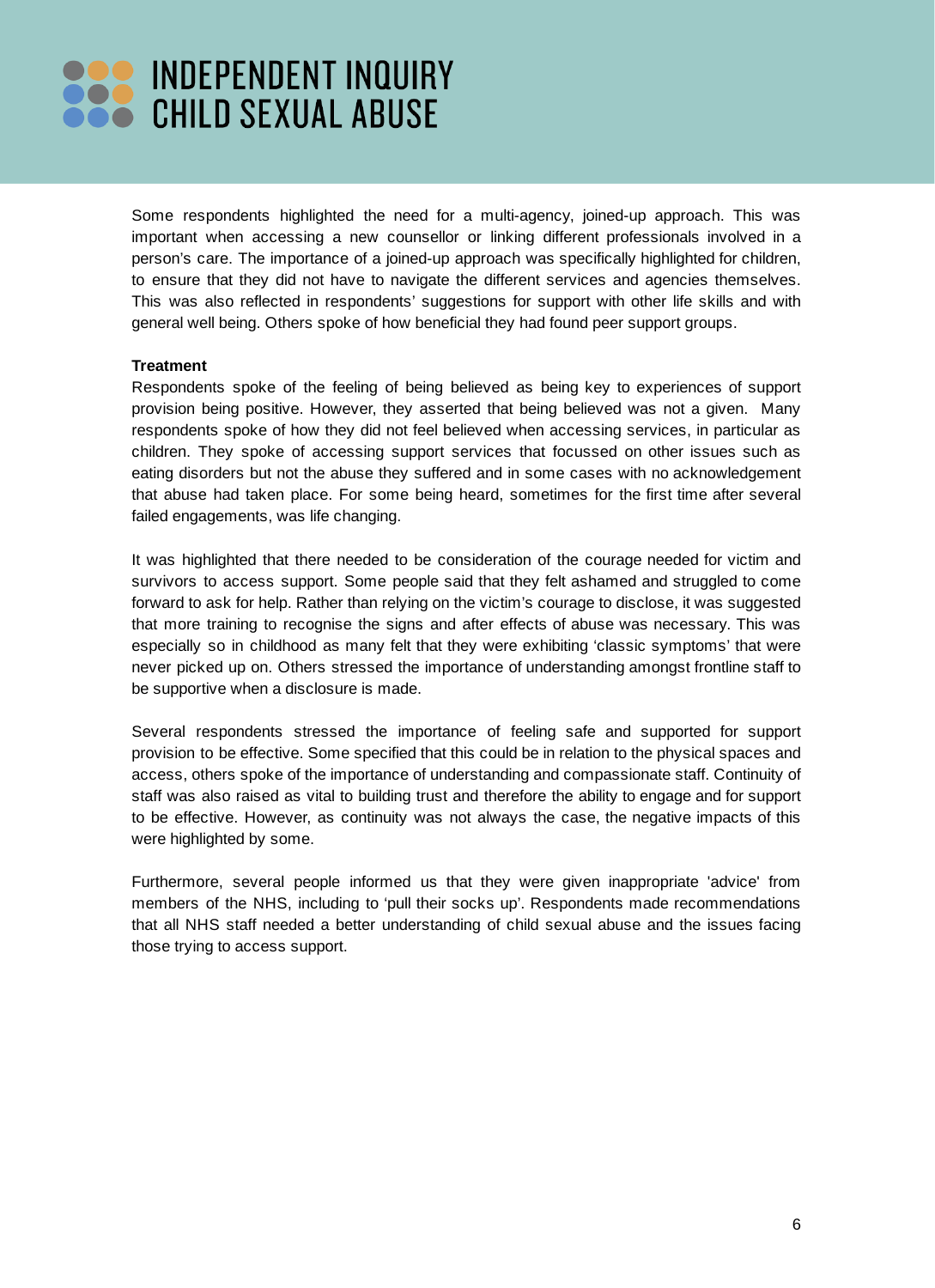### 2.3 How can services be improved

In discussing their experiences, many respondents made suggestions for how services could be improved to meet the needs of people who have experienced or been affected by child sexual abuse.

### **Funding**

The majority of respondents suggested there should be increased funding for specialist support provisions for victims and survivors of child sexual abuse. These suggestions included funding to improve the availability of provisions in local areas, which would mean victims and survivors did not have to travel large distances; reduce waiting times and provide support when needed, especially for those in crisis; and increase the amount of support provided, not putting a set time limit on the provision and providing long term support. Suggestions for increased funding were also made for victims and survivors to receive a more personalised service that accounts for individuals' needs and requirements.

#### **Types of services**

Many respondents made suggestions for improvements around increasing the variety of services to meet the needs of victims and survivors. As stated above many respondents complained of the generic support provision offered by the NHS and made suggestions for a more personalised service. These were articulated in relation to giving people a choice of service, for example in deciding what works for them as well as accessing alternative therapies such as art therapies. Many made suggestions to move away from symptom based therapies such as cognitive behavioural therapy, as some felt this was only a 'sticking plaster', compared to those which address the abuse directly including trauma-informed therapies.

Suggestions were made for peer support to be more widely available, with some highlighting that they would benefit from peer support to accompany and complement other forms of support that are stretched. Respondents also suggested that a multi-agency approach would be able to help victims and survivors with practical skills and general wellbeing; ranging from exercise schemes and programmes to complement other therapies but also for support with access to education and housing. Specific support services for victims and survivors to access and navigate the criminal justice system were also suggested to support in what can be a traumatic time. Suggestions were also made to provide support for those close to victims and survivors, such as for families that are supporting a child following abuse.

#### **Training**

Many respondents made suggestions for better and more specialist training to improve services. These suggestions included for GPs and other frontline services to have better awareness of child sexual abuse. Many respondents felt that the signs of abuse were visible and should have been identified by professionals, they needed professionals to think the unthinkable and ask questions to facilitate a disclosure and remove the burden from victims and survivors. The importance of getting this right for children accessing services was also stressed, with some respondents highlighting that at the time of the abuse, as children, they were unclear about what was happening to them or were too frightened to make a disclosure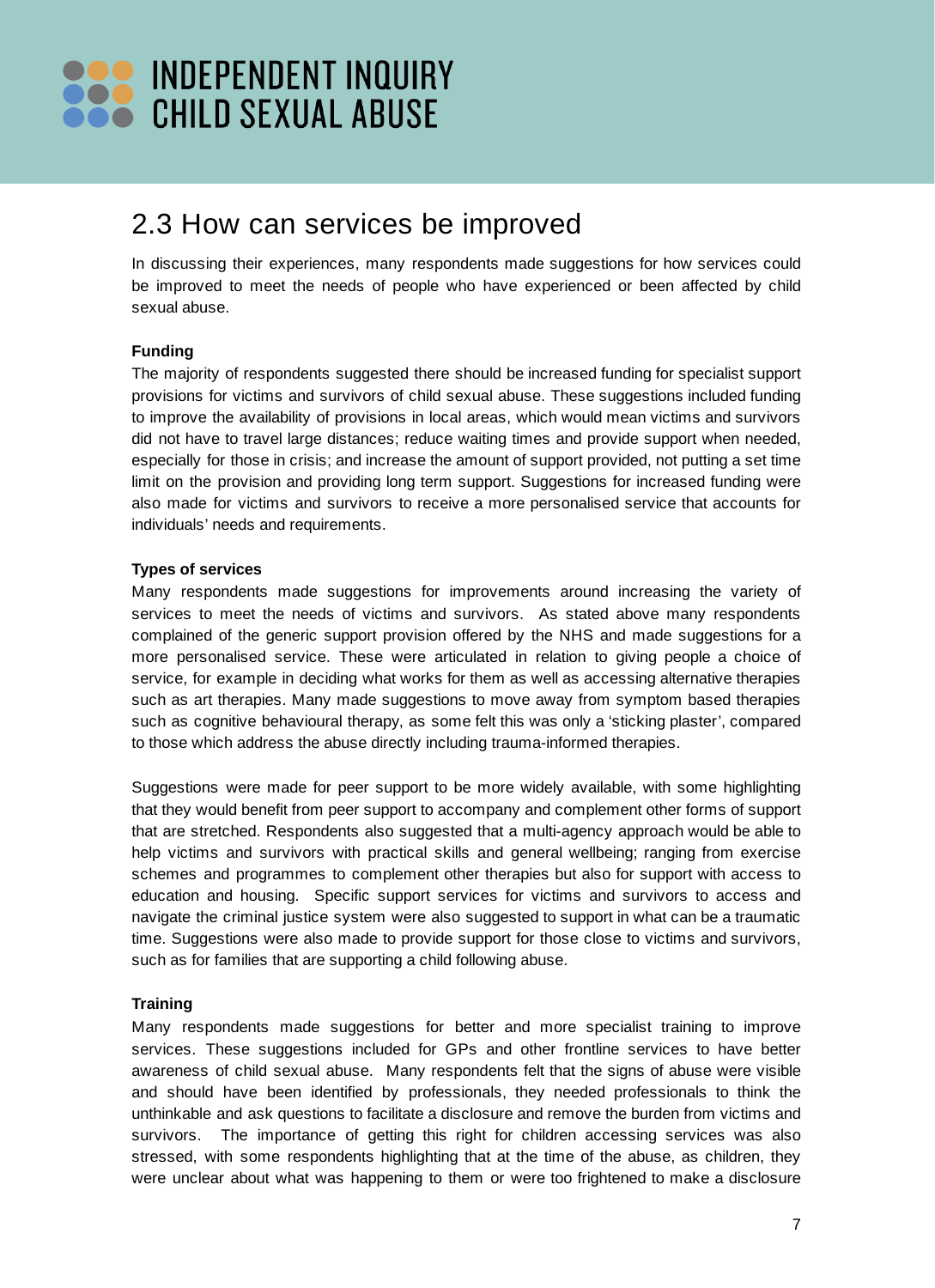themselves but professionals should have 'spotted the signs'. Some spoke of being misdiagnosed or mistreated as the result of professionals not picking up on the abuse.

Many spoke of the need for specialist trained staff, to move from general mental health provision to counsellors and other staff who have specialist training, including trauma based training. Others suggested that all staff, especially frontline staff such as GPs and other NHS services needed to be better trained around child sexual abuse to provide a more understanding and compassionate service at the first point of contact, and to improve the signposting to more specialist services. There were also many suggestions around training being informed by victims and survivors themselves.

#### **Awareness**

Many suggested improved signposting and information on available services would bring improvements in accessing the right support for each victim and survivor. Some made wider suggestions for the awareness of child sexual abuse, suggesting the need for positive role models to show survivors of abuse not just victims.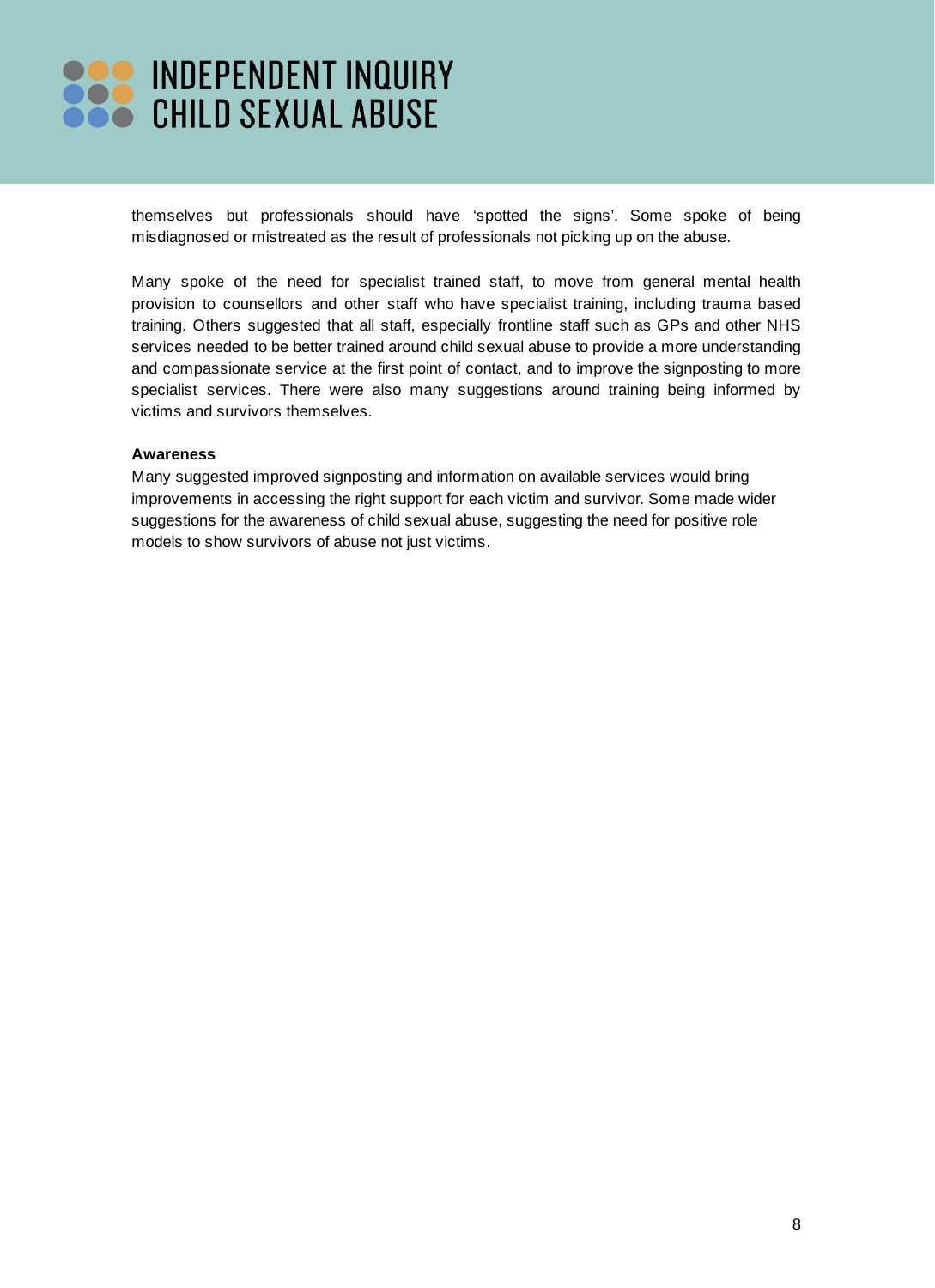### Background and Methodology

The purpose of the consultation was to understand how effectively existing support services provisions (that provide care, treatment, counselling, therapy, advocacy and support etc.) meet the needs of people who have experienced or been affected by child sexual abuse, and the ways in which they can be improved.

Victims and survivors were invited to share their views on the impact of the sexual abuse and support service provision through an online consultation. Members of the Inquiry's Victims and Survivors Forum were also invited to take part in discussion groups held across the country.

The responses we received to our consultation were take into account in the Inquiry's Interim Report (published on 25 April), particularly those sections addressing the nature and impact of child sexual abuse on victims and survivors and the adequacy of support services that are available.

#### **Online consultation**

The online consultation was available on our website from 7 June to 12 September 2017 and we received 197 responses. The Inquiry must pass all allegations of child abuse to the police, via Operation Hydrant. The Inquiry will only pass on the contact details of the person making the disclosure with their consent, unless the information suggests there is a child protection concern or someone is at risk of serious harm. The consultation responses were monitored for allegations of child abuse and for safeguarding concerns. However, as the online consultation was anonymous by design, all relevant information was passed to the police without contact details or identifying details of the respondents.

#### **Discussion groups**

Eight discussion groups across six locations were held with around 35 members of the Inquiry's Victims and Survivors Forum.

#### **Interpreting the results**

Respondents were given the opportunity to express their views across a variety of questions within the online consultation. The discussion groups took a similar approach following the broad questions of the online consultation.

It is important to note that this was a qualitative consultation process, and there was no restriction as to the responses that could be provided to each of the questions, which may have been interpreted differently by respondents. The collation process involved reading each response and summarising the general themes that emerged. Illustrative examples were selected for discussion in this report and paraphrased or generalised to ensure the anonymity of respondents.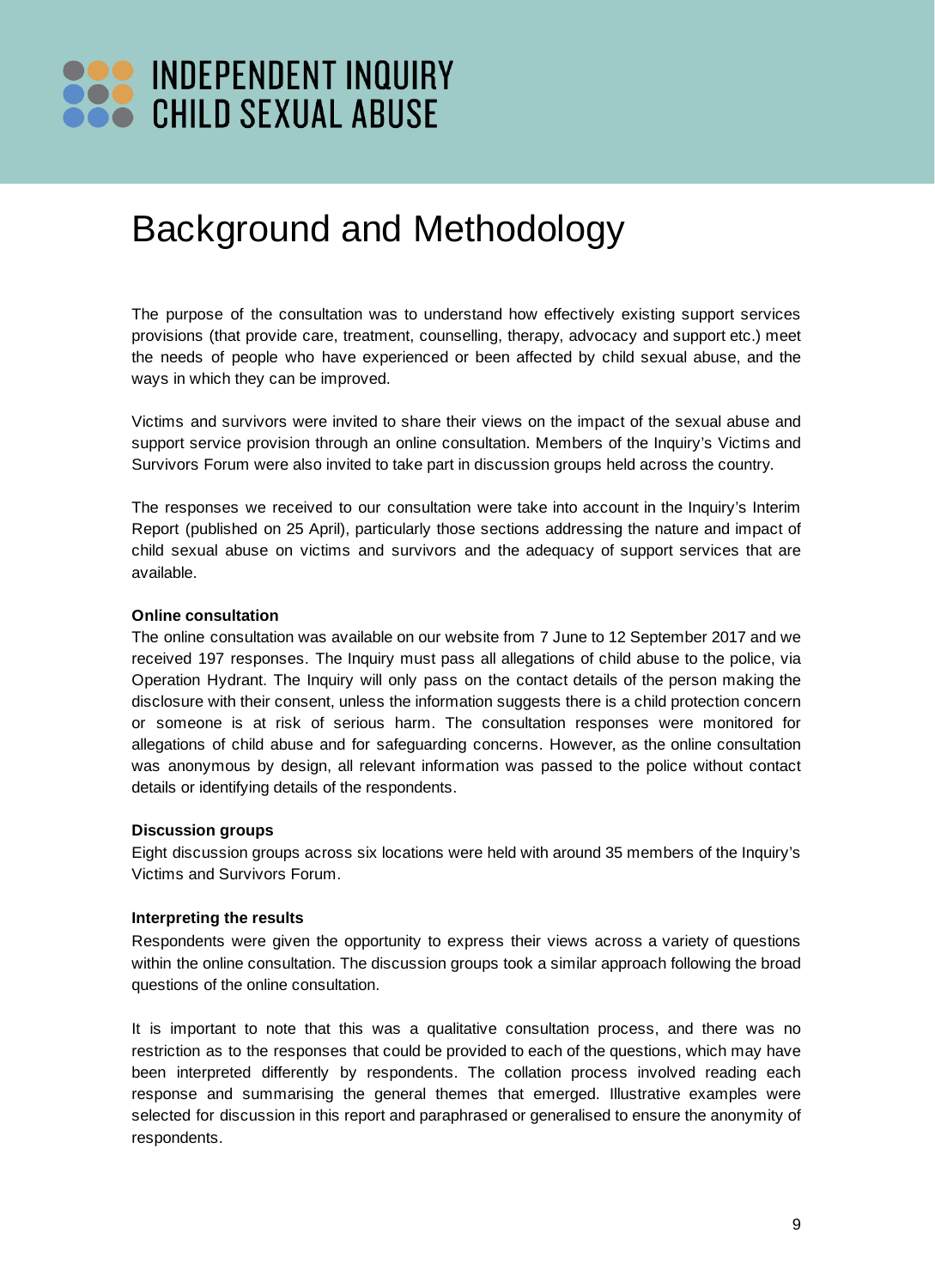A range of views and responses were received through the consultation. The summary of the responses to the online consultation and discussion groups helps to gain a general impression of stakeholders' views and concerns but the responses reported will not be representative of all victims and survivors of child sexual abuse.